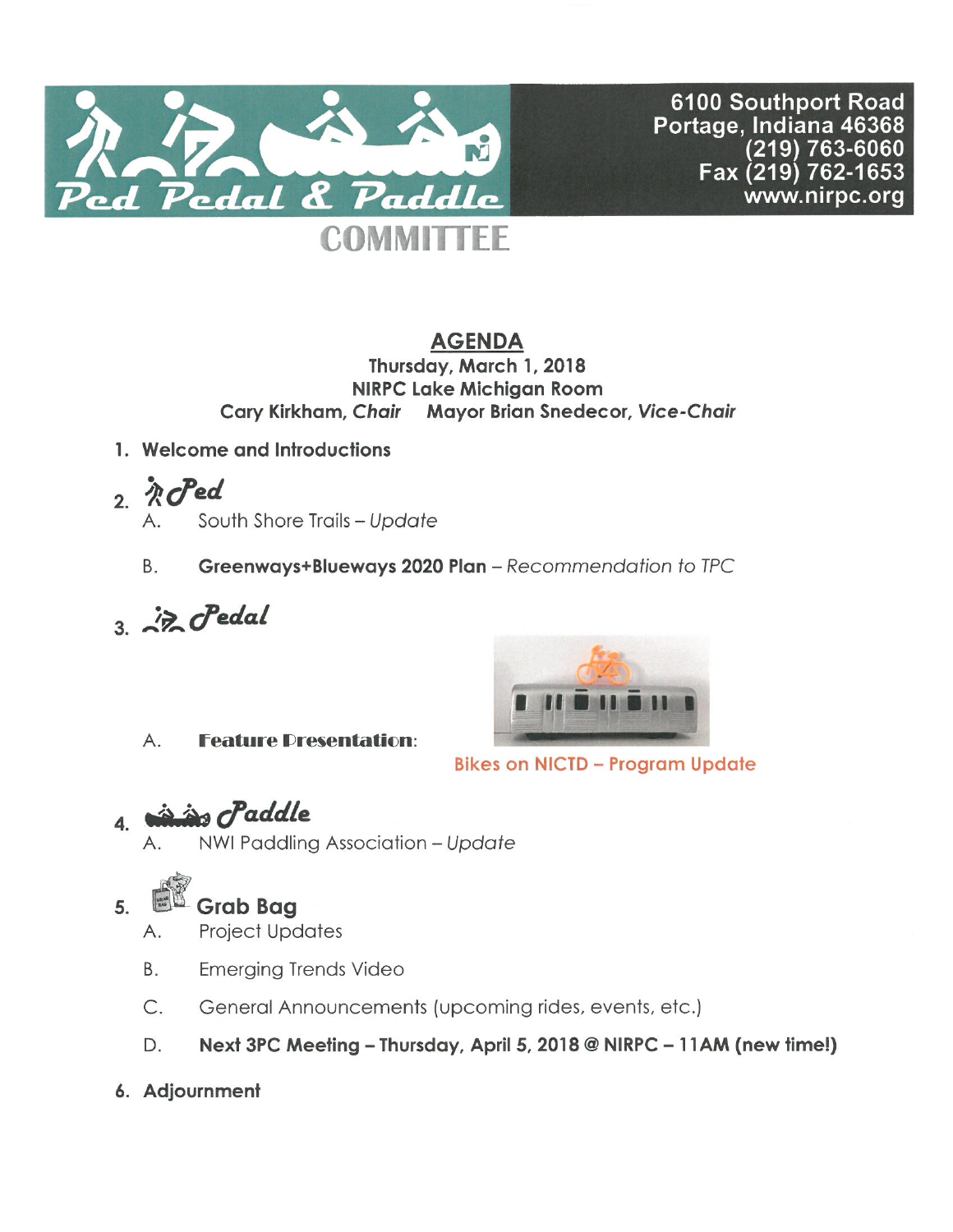

# Committee Meeting ~ NIRPC February 1, 2018

**Members & Guests –** Will Farrellbegg, Aaron Borngraber, Shannon Eason, Jeff Sheridan, Chuck Gleason, Chris Moore, Mark Gordish, Gary Konecny, Walter Lenckos, Robert Boklund, Jessie Renslow, Zully Alvarado, George Topoll, AJ Monroe and Mark O'Dell.

**Staff** – Mitch Barloga, Rachel Veronesi, Meredith Stilwell and Mary Thorne

Chairman Will Farrellbegg called the meeting to order at 1:40 p.m. with the Pledge of Allegiance and selfintroductions. The meeting was streamed live on YouTube.

## **Ped**

**South Shore Trails (SST) Update –** No update was provided

#### **Pedal**

**Feature Presentation I:** Mitch Barloga overviewed the draft 2020 Greenways + Blueways Plan Update and public launch with a brief history of the plan since the first one was done in 2007. He gave an overview of each of the five chapters on Conservation, Recreation, Transportation, Integration and Implementation. The 30-day public comment period goes from today and ends on March 12. An open house will be held on February 15 from 5 p.m. to 7 p.m. at NIRPC. Significant comment has already been provided from NWIPA. It will be reviewed by this committee and the EMPC on March 1, with recommendation by the Technical Planning Committee and final plan adoption in March barring any major comments being received. The plan and ways to comment on it can be found on the website at [http://www.nirpc.org/2040](http://www.nirpc.org/2040-plan/transportation/greenways-blueways/greenways-blueways-resources/greenways-blueways-2020-plan/) [plan/transportation/greenways-blueways/greenways-blueways-resources/greenways-blueways-2020](http://www.nirpc.org/2040-plan/transportation/greenways-blueways/greenways-blueways-resources/greenways-blueways-2020-plan/) [plan/.](http://www.nirpc.org/2040-plan/transportation/greenways-blueways/greenways-blueways-resources/greenways-blueways-2020-plan/) Mitch Barloga and Zully Alvarado will meet to discuss universal design concerns.

#### **Paddle**

**NWI Paddling Association –** Zully Alvarado said 2017 was very successful. There are a number of events in 2018. We continue to support water trail initiatives in the region; however, we need to cut back due to the limited number of volunteers. Five more ADA launches are scheduled and we are working with Shirley Heinze Land Trust. We will be participating at the Cornucopia which is scheduled from March 9 to 11 with a booth. March 18 is the Rendezvous event at Hawthorne Park. Jessie Renslow gave an update on what is happening at the River Dam in Lake Station. They are interested in an opportunity for a launch and they have asked to see the benefits of such an investment. Zully Alvarado added that they are looking for a launch which would accommodate fishermen as well. NWIPA received two quotes and it is up to Lake Station to take the next step to secure funding.

#### **Grab Bag**

#### **A. Project Updates**

• Shannon Eason said Singing Sands Phase 1 is scheduled to let in March. Phase 2 is in final design work and will let in FY 2020. Phase 3 final route work is being done with letting in FY 2021. A second kayak launch will be in Winding Creek Cove but it is not ADA accessible. Eight natural